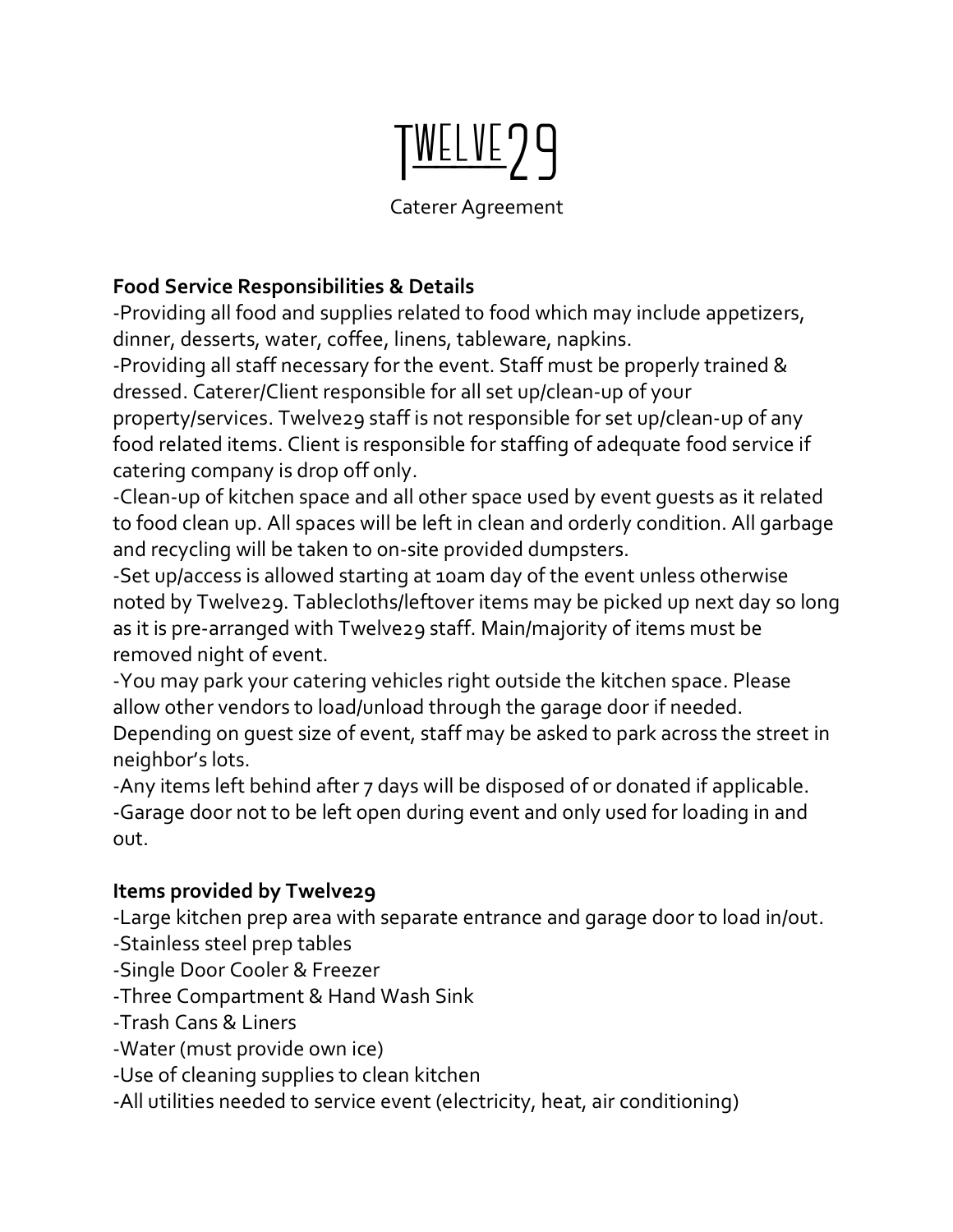## **Commission**

Caterers will pay Twelve29 \$2.00 per guest for final dinner counts for all events catered at Twelve29. Caterer will be billed based on final count given to venue. If you do pass this catering charge on directly to your client, please let us/client know and we can bill client directly. Payment will be required day of the event with checks made payable to Twelve29WI, LLC.

### **Marketing**

Twelve29 will gladly feature and tag caterers in posts on social media. Caterers are encouraged to reciprocate and both will use reasonable efforts to include each other in relevant materials & postings.

#### **Insurance and Licensing**

All caterers must submit proof of insurance (Certificate of Liability Insurance named to Twelve29WI, LLC). All caterers are required to be properly licensed and certified for food service within the State of Wisconsin.

All forms and agreement must be submitted to Twelve29 by 30 days prior to event. If caterer has already submitted earlier in calendar year, new forms and agreement are not required. If all forms are not received by 30 days prior, caterer will not be able to cater event.

The caterer agrees to fully and completely release, relieve, hold harmless and indemnify Twelve29 and all employees from and against any and all liability for personal injury, property damage or damage of any kind or nature sustained by any person or legal entity, that may occur as a result of caterer's occupation and use of Twelve29. Said indemnity shall include the obligation to defend any and all suits, claims and actions arising out of, or connected in any way with the use of Twelve29

Twelve29 reserves the right at any time to change policies/procedures.

If caterer does not comply to above responsibilities and rules, you will not be welcome back to the venue.